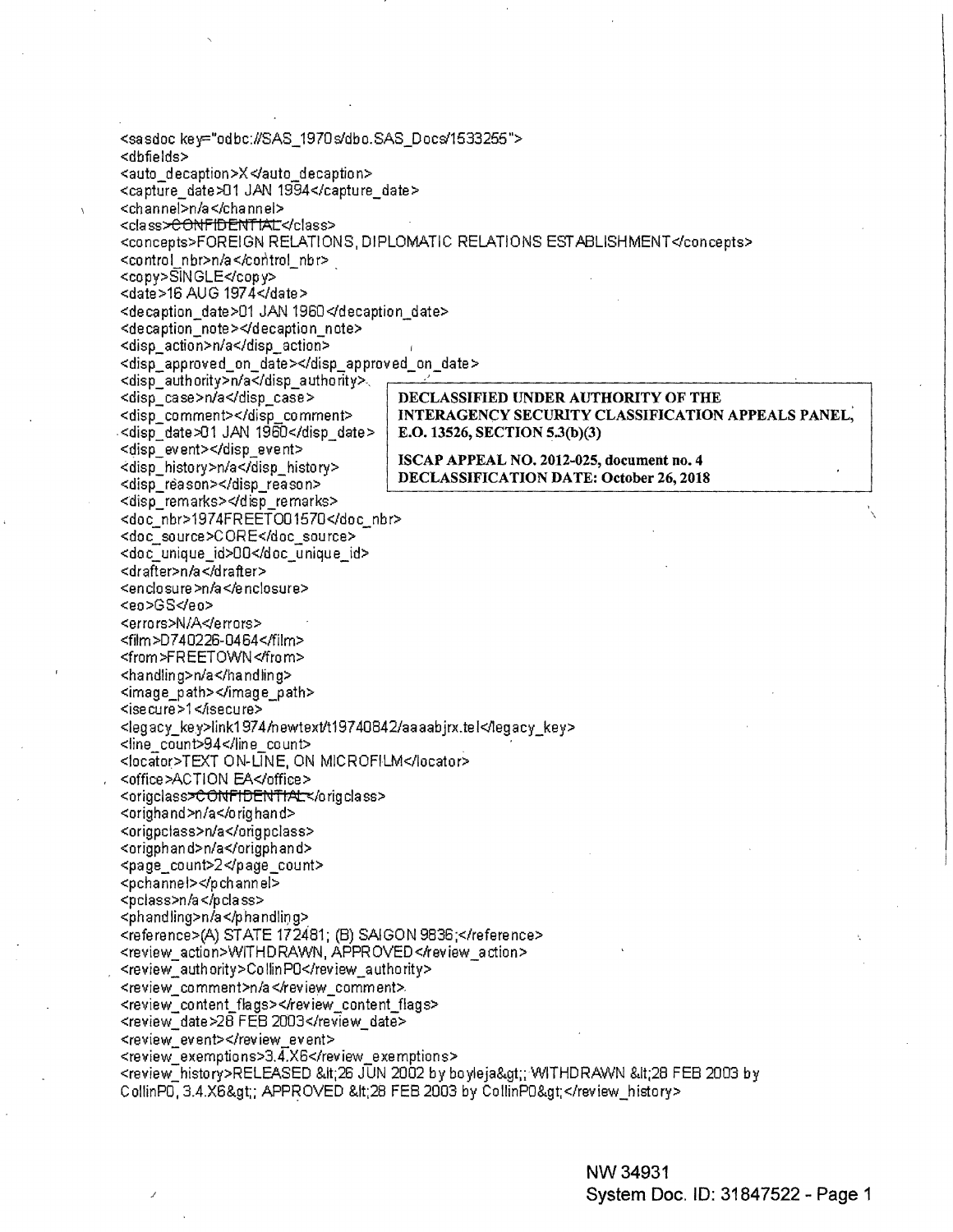<review\_markings>

Not releasable under either Executive Order or other law or regulation US Department of State EO Systematic Review 30 JUN 2005

</review\_markings> <review\_media\_id></review\_media\_id> <review\_referrals>n/a</review\_referrals> <review\_release\_date>16/08/2013</review\_release\_date> <review\_release\_event>n/a</review\_release\_event> <review\_tran sfer\_date></review\_transfer\_date> <review withdrawn fields></review withdrawn fields> <secure>OPEN</secure> <status>NATIVE</status> .<subject>RELATIONS BETWEEN GVN AND SIERRA LEONE AND DRV DIPLOMATIC CAMPAIGN IN AFRICA</subject> <tags>PFOR, VS, SL, VN</tags> <to>STATE SAIGON</to> <type>TE<Aype> </dbfields> <markings> Not releasable under either Executive Order or other law or regulation US Department of State EO Systematic Review 30 JUN 2005 </markings> <msgtext> **CONFIDENTIAL**  $\mathfrak{c}$ 

PAGE01 FREET001570 161730Z

70 ACTION EA-14

INFO OCT-01 AF-10 EUR-25 IS0-00 NEA-14 10-14 CIAE-00

DODE-00 PM-07 H-03 INR-11 L-03 NSAE-00 NSC-07 PA-04

RSC-01 PRS-01 SP-03 SS-20 USIA-15 NIC-01 OMB-01 SAM-01

DRC-01 /157 W

094965 ----------------------

R 161722Z AUG 7 4 FM AMEMBASSY FREETOWN TO SEC ST ATE WASHDC 9984 AMEMBASSY SAi GON INFO AMEMBASSY LONDON AMEMBASSY MONROVIA

C 0 N F I D **E** N T l **AL** FREETOWN 1570

E.O. 11652: GOS TAGS: PFOR,VS,SL SUBJECT: RELATIONS BETWEEN GVN AND SIERRA LEONE

 $\mathbf{I}$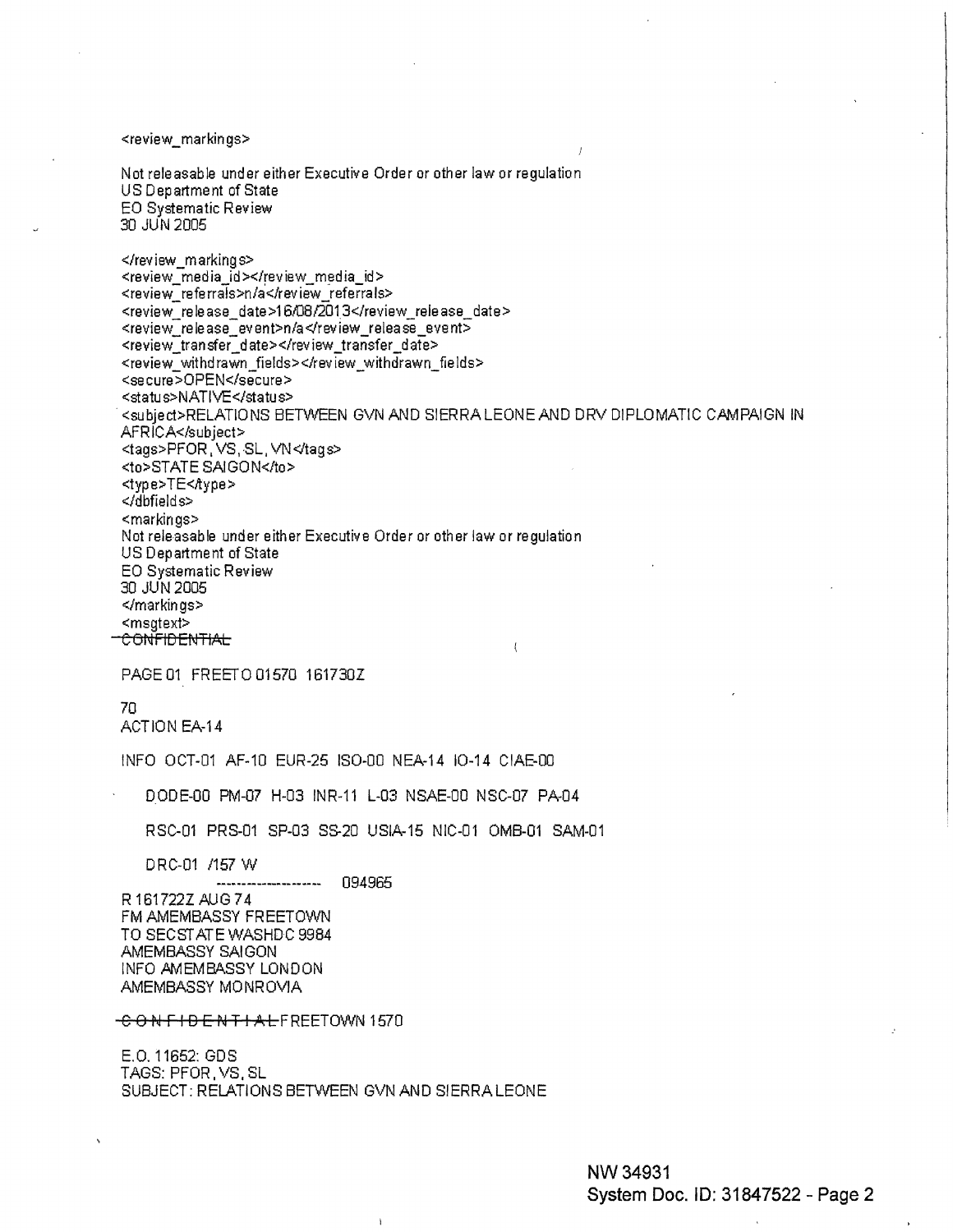## AND DRV DIPLOMATIC CAMPAIGN IN AFRICA

REF (A) STATE 172481; (B) SAIGON 9836; (C) FREETOWN 1409; (D) SAIGON 9984; (E) STATE 171607

1. AS REQUESTED REF (A) I TODAY CALLED MIN EXTAFF LUKE AND PURSUED THE QUESTION OF ESTABLISHING DIPLOMATIC RELATIONS BETWEEN GVN AND SIERRA LEONE. I REVIEWED THE HISTORY OF SENATOR SUNG'S EFFORTS AND THE CONTACTS GVN REPS HAD MADE IN LONDON AND MONROVIA WITH GOSL OFFICIALS. I THEN INQUIRED ABOUT THE PRESENT STATUS OF THESE NEGOTIATIONS. MINISTER LUKE SAID THERE WERE NO NEW DEVELOPMENT BUT THAT THE GOSL REMAINED WILLING TO ESTABLISH DIPLOMATIC RELATIONS WITH GVN. I THEN INQUIRED WHETHER HE HAD ANY PREFERENCE AS TO CHANNELS TO BE USED BY THE GVN TO CONCLUDE ARRANGEMENTS FOR A GVN DELEGATION TO VISIT SIERRA LEONE FOR THE FORMALITIES <del>CONFIDENTIAL</del>

## -CONFIDENTIAL

## PAGE 02 FREETO 01570 161730Z

OF ESTABLISHING RELATIONS. THE MINISTER REPLIED THAT THE MOST CONVENIENT ARRANGEMENT FOR THE GOSL WOULD BE FOR MY EMBASSY TO SERVE AS INTERMEDIARY IN SUCH COMMUNICATIONS. I REPLIED THAT I WOULD CONSULT MY GOVERNMENT ON THIS SUGGESTION.

2. I GAINED THE IMPRESSION THAT GOSL REPRESENTATIVES IN MONROVIAAND LONDON HAD SOMEHOW MANAGED TO CONFUSE THE ISSUE PREVIOUSLY.

3. RELATIVE TO THE GOSL ATTITUDE TOWARD THE PRG AND DRV. THE MINISTER UPON QUESTIONING SAID HE HAD MET PRG'S MAD.AME BINH &quat;ON SEVERAL·OCCASIONS&quat; AND GOSL STOOD READY TO ESTABLISH DIPLOMATIC RELATIONS WITH THE PRG. HE CONFIRMED AGAIN REFTEL (C), THAT SHE WAS SCHEDULED TO VISIT FREETOWN BUT CANCELLED OUT AT THE LAST MOMENT. I PARADED OUT ALL ARGUMENTS AGAINST RECOGNITION OF THE PRG BUT I HAVE THE IMPRESSION THEIR MIND IS MADE UP AND THAT ALL THE PRG HAS TO DO TO GAIN RECOGNITION IS TO SEND A DELEGATION TO FREETOWN. FROM MY PERSONAL KNOWLEDGE OF MINISTER LUKE, A NOTORIOUS WOMANIZER, I HAVE THE FEELING THAT MADAME BINH HAD LITTLE<sup>1</sup> DIFFICULTY IN CHARMING LUKE INTO HISVIEWS. HE DID SAY, HOWEVER, THAT THE FACT THAT PRG WAS &quat;SEATED&quat; AT THE ALGIERS CONFERENCE WAS THE GENESIS OF GOSL'S PRESENT POLICY.

4. I BELIEVE THAT THE GVN WOULD BE WELL ADVISED TO MOVE FAST TO TRY TO AT LEAST ESTABLISH DIPLOMATIC RE-LATIONS WITH GOSL BEFORE THE PRG.

5. THE DEPARTMENT'S VIEWS ARE SOLICITED ON WHETHER THIS EMBASSY SHOULD PLAY THE ABOVE-MENTIONED INTERMEDIARY